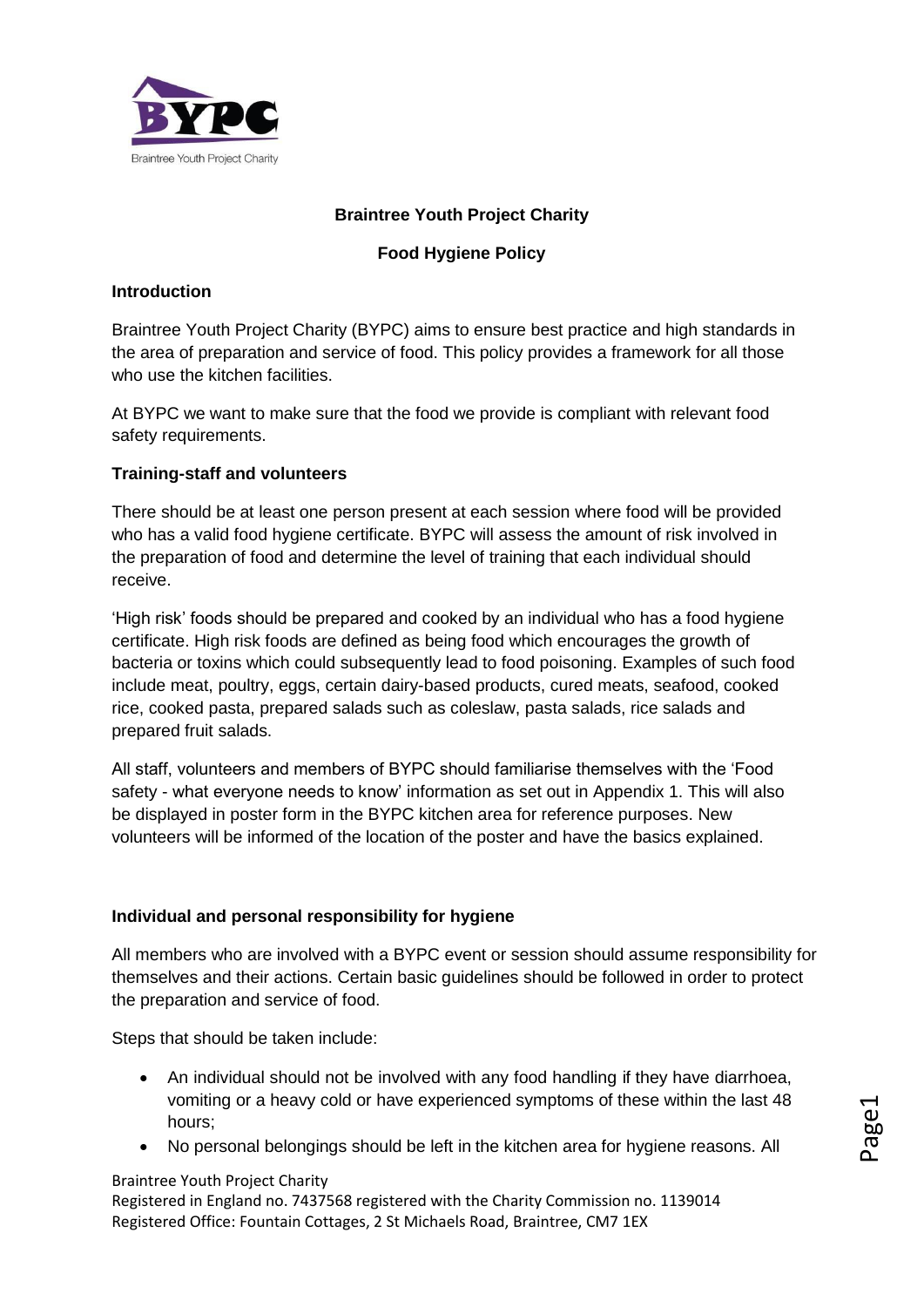

handbags and other personal belongings such as coats and outdoor wear should be put into the BYPC office before opening;

- All individuals involved in the preparation of food should ensure that they wear aprons.
- Individuals with long hair should ensure that it is tied back away from their face;
- Hands must be washed using anti-bacterial hand wash before beginning work in the kitchen, after using the toilet, coughing, sneezing, taking a break or after smoking a cigarette;
- Hands must also be washed between the preparation of different foods and tasks, so as to avoid any contamination;
- Jewellery should be kept to a minimum level if involved in foodpreparation;
- Ensure a generally clean and tidy appearance and approach.

## **Responsibilities of BYPC in terms of hygiene**

BYPC will ensure a high standard of food preparation, adherence to this policy and regular reviews of it in accordance with applicable legislation. Anybody not complying with this policy will be required to undergo further training or to undertake a refresher course.

## **Handling of food**

BYPC recognises the importance of food handling and will ensure that it is dealt with in the correct and safest manner possible at all times. All staff, volunteers and members of BYPC will be briefed by the Centre Manager, Youth Worker or the responsible person on how to handle food.

#### **Transporting and purchasing of food**

The transportation times of all food will be kept to a minimum and any food that requires refrigeration should be transported in a cool bag if travelling for more than 15 minutes.

Ingredients should be stored at the correct temperature. Once items are opened, they should be stored in a cupboard at room temperature, or put in a fridge. In particular, jams should be refrigerated as soon as opened.

#### **Storing food and controlling temperature**

A maximum of -18°C is the temperature that frozen food should be stored at. Products should be defrosted thoroughly before being cooked. This should be done 24 hours before intended use.

Once food has been defrosted, it should never be refrozen. Food can be refrozen after it has changed state (e.g. a frozen chicken which is then defrosted and cooked will have changed state).

Braintree Youth Project Charity Registered in England no. 7437568 registered with the Charity Commission no. 1139014 Meat and dairy products (cooked or uncooked) must be refrigerated at a temperature of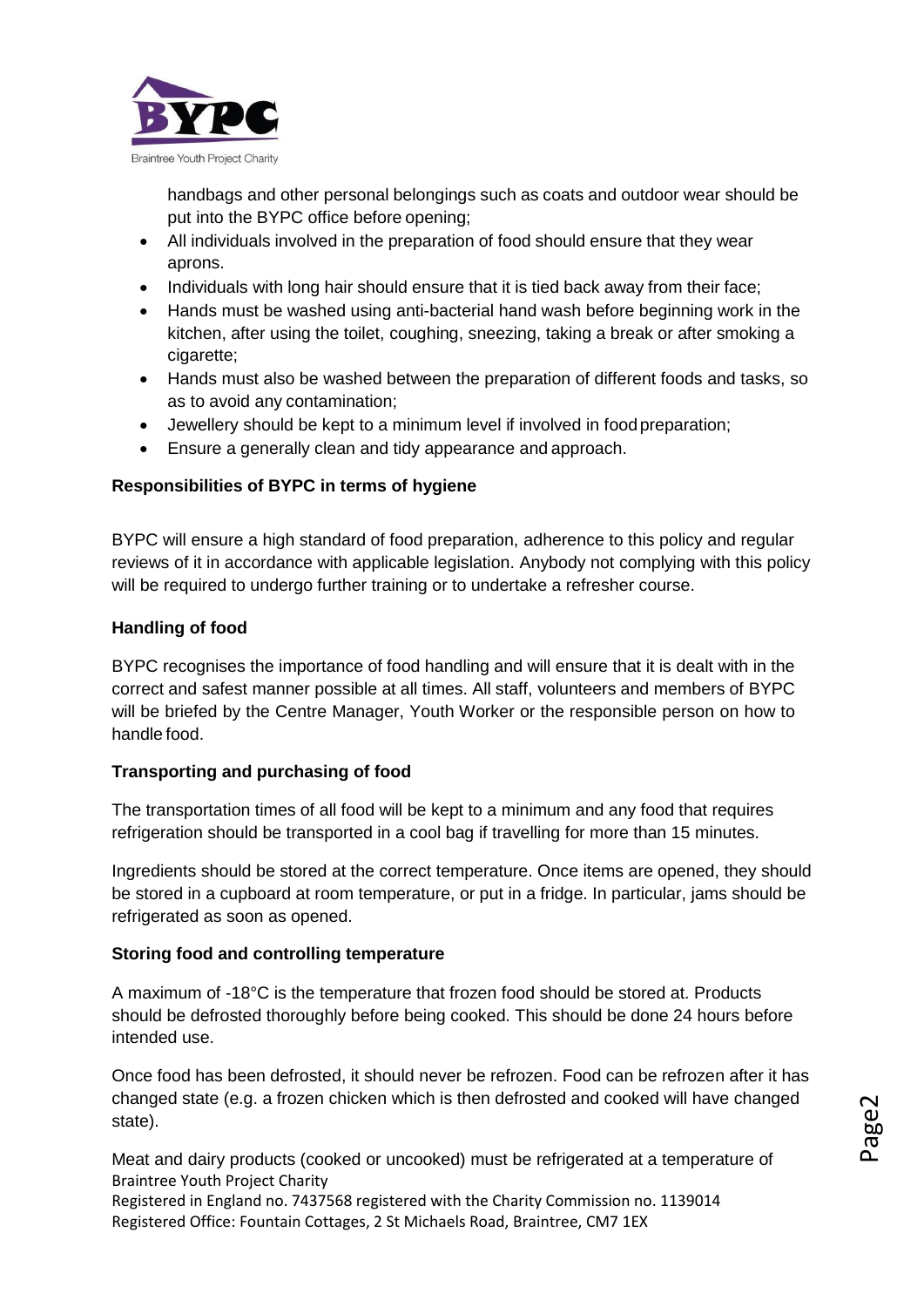

below 8°C. In order that this temperature is adequately achieved, the temperature of the fridge itself should not be running at more than 5°C.

In order to reduce any risk of cross contamination between foods, it is essential that there is enough room in the fridge to separately store raw and cooked foods. In particular, the lowest levels of storage in the fridge should be reserved for raw meat, as this is high risk, in that the juices of the meat may leak onto other food if stored higher up.

Tinned foods that are unopened and will fall into the category of low risk foods should be adequately stored in a cool dry space, but will not usually require refrigeration.

Any fresh food which is bought or delivered and needs to be frozen for use at a later date should be frozen as soon as possible in order to preserve the quality.

## **Preparation of food**

During preparation, raw and cooked products should always be kept separate from each other in order to avoid cross contamination.

Different equipment, utensils and surfaces (boards) should be used when preparing raw foods to those that are used for cooked or ready to eat foods.

Frequent and thorough cleaning of utensils and surfaces should be a priority at all times. In particular, this is essential when alternating between different food types. When dealing with raw food, utensils and surfaces must be cleaned immediately with soap or disinfectant after use. At all times, clean cloths should be used and anti-bacterial spray or equivalent cleaning products should be used and always at hand in the kitchen area.

When preparation involves hot food, this should never be left to stand for more than an hour at a time. If preparing for an event, this should be prepared as close to the start of the event as possible.

Only specified members of the catering team should be allowed into the kitchen when preparing food. The amount of people must be kept to a minimum at all times in order to keep the access to the kitchen with a big enough space to evacuate in the event of a fire.

If the food preparation only involves making toast and drinks, then there will be no need to have training for this. However, volunteers must use common sense in terms of checking expiry dates and general cleanliness at all times that they are in the kitchen area.

#### **Cooking food**

Before serving food, you must ensure that it is thoroughly cooked. This is particularly important when cooking meat products. During cooking, meat products must reach a core temperature of 75°C.

Food that is going to be kept warm must maintain a temperature of 63°C or above. It must

Braintree Youth Project Charity Registered in England no. 7437568 registered with the Charity Commission no. 1139014 Registered Office: Fountain Cottages, 2 St Michaels Road, Braintree, CM7 1EX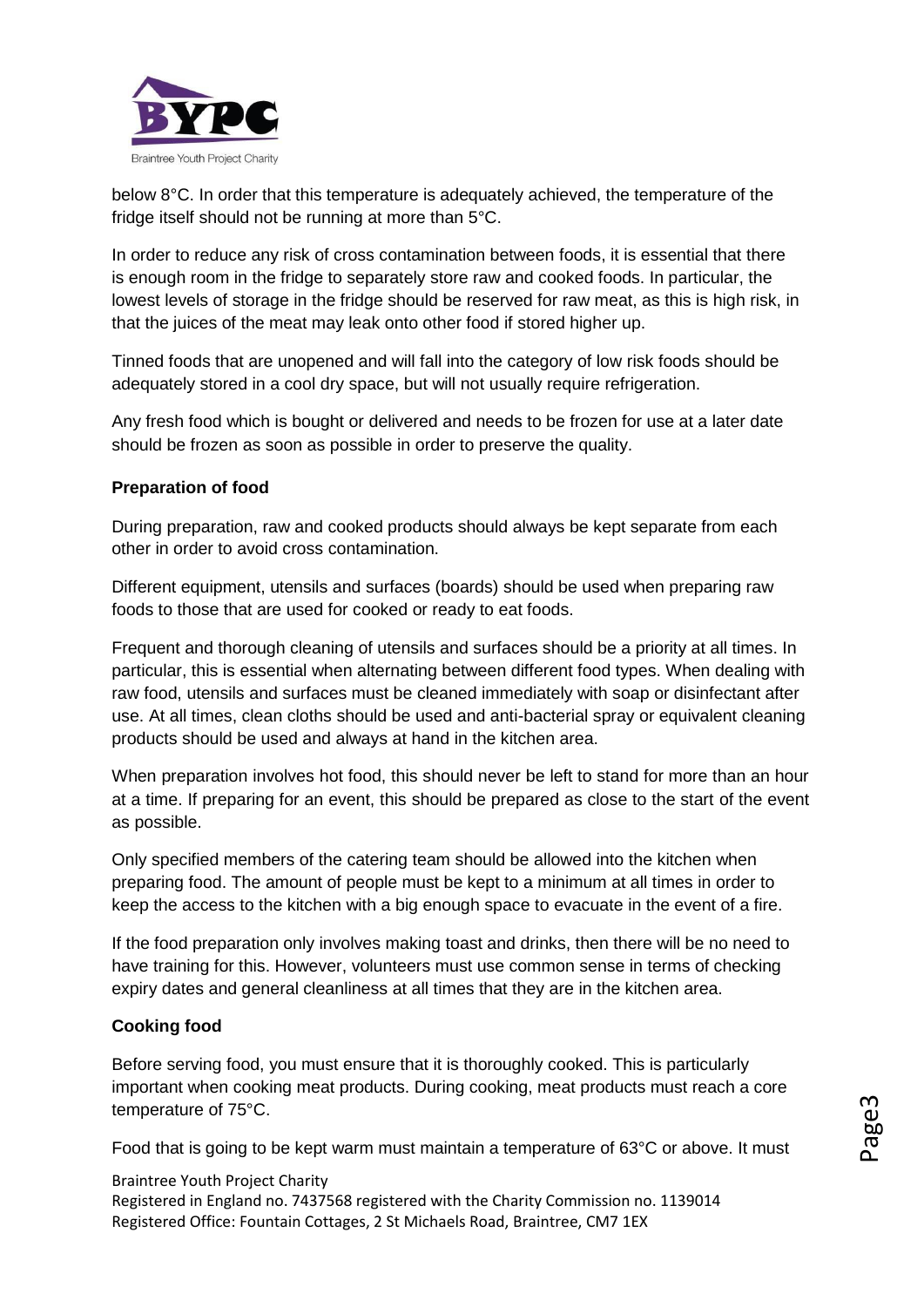

not be allowed to drop below this. If it does, then it must not be served. The best way to store food and to keep it warm is to cover it tightly with a layer of aluminium foil.

Whenever checking the temperature of food, this must be done using a temperature probe. This equipment must always thoroughly be cleaned before and after use, to avoid contamination of any kind.

In relation to cooling food products, it is important that this is done as quickly and easily as possible. Ideally, food should be cooled within 90 minutes and when cooled, the optimum temperature for storing the food should be below 5°C. By dividing the food that you are storing into smaller portions, ensuring that pans are covered or left to stand in cold water or stirring the food regularly, this will speed up the cooling down process.

## **The preparation of food not on BYPC premises**

Individuals wishing to prepare high risk foods off BYPC premises must ensure that they are adequately registered and undergo a thorough kitchen inspection before being allowed to prepare these kinds of foods in their own home.

Advance preparation of food in premises which are not those related to BYPC can go ahead providing that they have been discussed previously with the relevant team leader of the kitchen and of catering.

#### **Session leader and their responsibilities**

The session leader has a duty to ensure the following at all times:

- The highest level of cleanliness and safety in the kitchen. The easiest and most effective way to achieve this is to adopt a 'clean up as you go' policy, by managing the area in the best way;
- That all surfaces that are regularly touched (door handles, cupboard doors, surfaces, light switches and taps) undergo a thorough clean. In addition, all utensils, crockery, surfaces and equipment should be thoroughly cleaned after use and must be stored in the correct area when not in use;
- The kitchen floor should be moppedafter every session that the kitchen has been in use;
- If the mop bucket has been used, ensure that the dirty water isdisposed either down one of the toilets or in the sinks in the toilet area. Do not dispose of this water in the kitchen sink;
- All cleaning equipment and fluids should be returned to the designatedstorage cupboard/area;
- Leftover food(s) should not be left in the kitchen area or in the fridge. They should either be taken home with permission or disposed of in the bins outside;
- Any other waste material should be immediately disposed of in the outside bins at the end of the session;

Braintree Youth Project Charity

Registered in England no. 7437568 registered with the Charity Commission no. 1139014 Registered Office: Fountain Cottages, 2 St Michaels Road, Braintree, CM7 1EX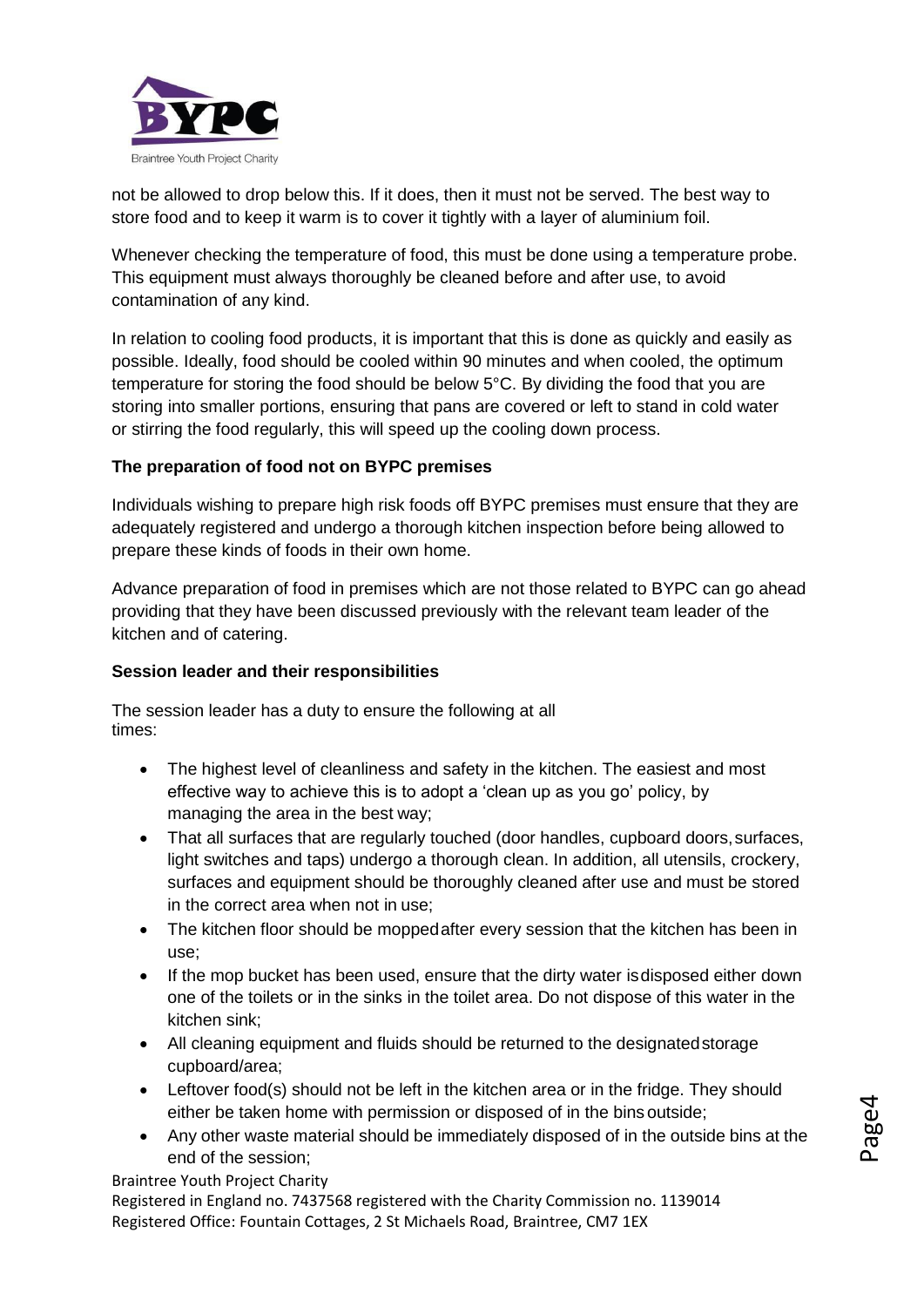

- If you suspect that a piece of kitchen equipment is faulty and therefore dangerous for the purposes of use, do not use it and immediately report your suspicions to the Centre Manager ;
- Any accidents which occur should be recorded in the accident book as soon as possible. Anything major requiring further medical treatment should be reported to the youth worker or session leader;

# **The responsibility of BYPC**

It is the duty of the Session Leader to ensure that all of the relevant items are in place and that the area in which individuals will be working and congregating is safe for its intended purpose before opening.

BYPC will ensure that:

- Sufficient cleaning equipment and chemicals are provided for carrying out cleaning tasks. The quantity of these items will be regularlymonitored and topped up as and when necessary;
- Arrangements are made for a more thorough cleaning session of the whole kitchen area and equipment once a month;
- There is always sufficient amounts of bin bags and a suitable waste disposalsystem is in place;
- The cleaning standards and overall hygiene of the kitchen area are regularly monitored and any necessary changes made and any problems reported anddealt with;
- Any personal belongings are stored safely in the office area
- There is a clear separation of areas for the purposes of food and that toilets do not open directly onto an area where food is present;
- Areas both in the kitchen and toilet areas where hand washing will take place are fully stocked with hand wash and hand dryers/hand towels;

BYPC is responsible for correctly providing and maintaining of the following:

- Chemicals for use in the kitchen and toilet areas and an adequate place to store them;
- Chopping boards that are correctly colour coded for the purposes of preparation of different foods;
- Relevant protective clothing such as aprons and rubber gloves;
- Temperature probes for the purposes of maintaining the freshness of food. There will be separate probes provided for food in different states, e.g. raw andcooked;
- An accident book which will be reviewed weekly and any issues dealt with accordingly. All volunteers will receive briefing on how to fill in an accident form correctly and concisely;
- First Aid equipment, to include blue plasters which should always be used to cover

Braintree Youth Project Charity

Registered in England no. 7437568 registered with the Charity Commission no. 1139014 Registered Office: Fountain Cottages, 2 St Michaels Road, Braintree, CM7 1EX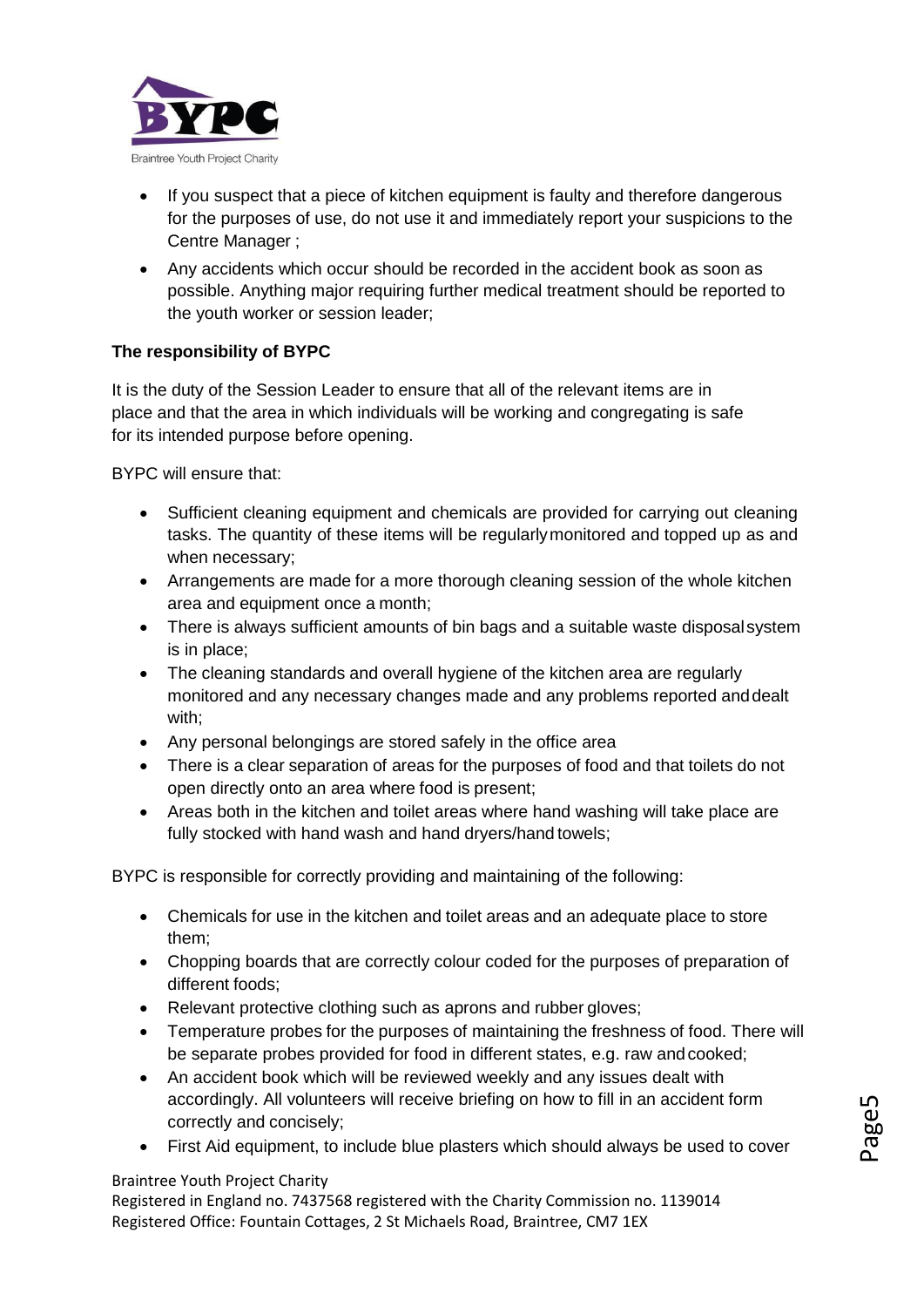

any cuts;

 Copies of this policy are available electronically and in the office, relevant instructions in the kitchen and toilet areas to be followed.

## **Responsibilities of everyone**

Everyone has a responsibility to take reasonable care and to ensure their own safety as far as is possible.

In order to do this, we ask the following of everyone who uses BYPC premises, in particular the kitchen area:

- To read this policy thoroughly and if you have any problems, then let somebody know so that they can be dealt with;
- To follow the policy and in particular the basic rules of the kitchen, e.g. washing your hands before undertaking any food preparation and storing your belongings in the office area;
- Be aware of the contents of this policy and the relevant posters displayed around the building, in particular Appendix 1 and 2 which detail important information.

Approved 5<sup>th</sup> April 2022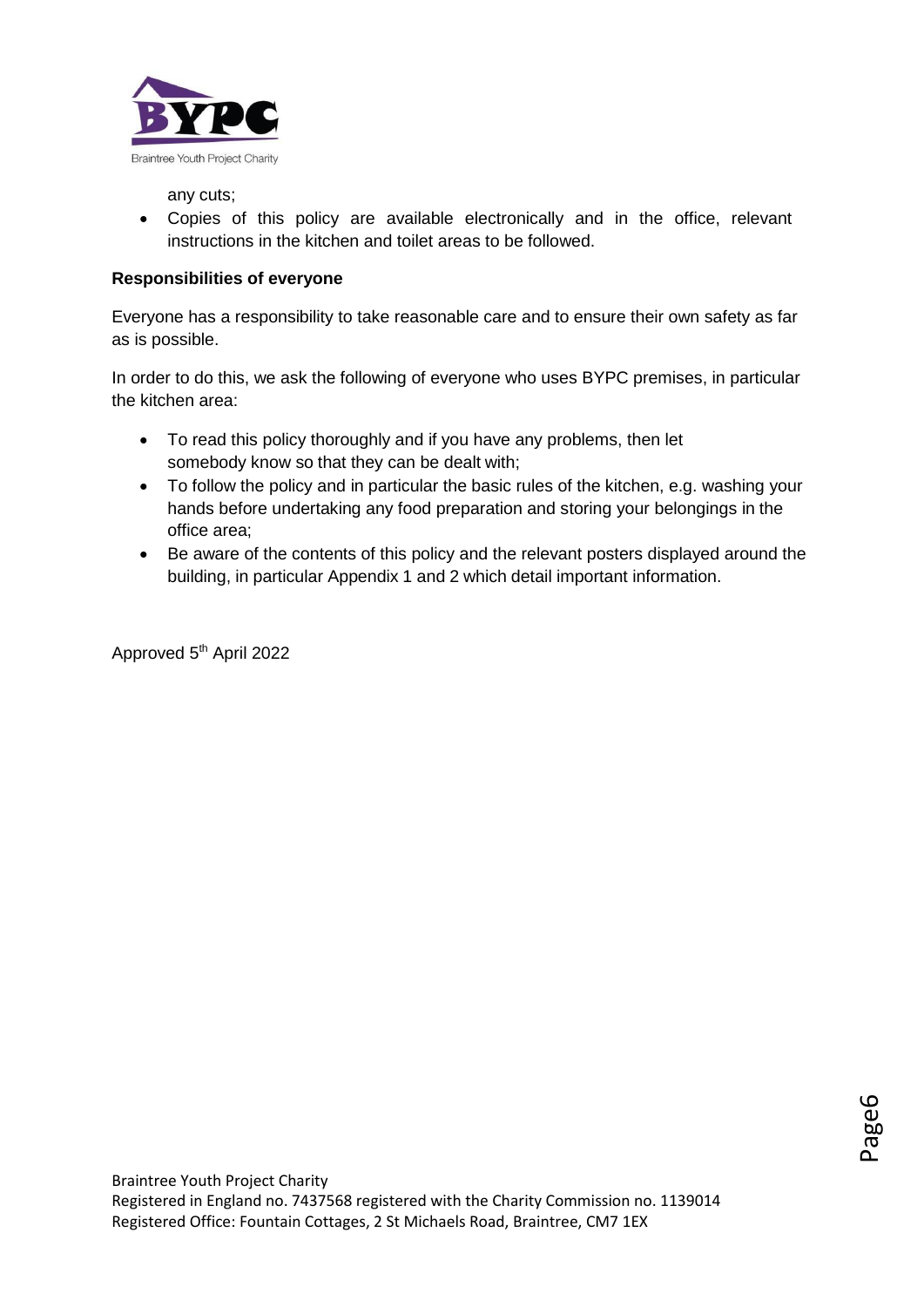

## **Appendix 1-to be displayed in BYPC kitchen area**

#### **Food safety-what everyone needs to know:**

You must:

- Tell the Youth Worker or session leader if you have a skin, nose throat, ear, stomach or bowel complaint or infected wound. You must do this as a legal requirement and should not be in the kitchen area whilst you are experiencing such symptoms;
- Wear clean clothing and demonstrate an overall tidy and clean appearance when in the kitchen area;
- If your hair is long, it should be tied back behind your ears before entering the kitchen area and hands should be washed;
- Nails should be kept as short as possible when involved in food preparation. If wearing nail varnish or you have false nails, you should always weargloves;
- Your hands should always be washed thoroughly:
	- o -before you start work;
	- o -before you handle food;
	- o -after touching or dealing with raw food or waste;
	- o -after every break, particularly if you have been smoking;
	- o -after smoking a cigarette;
	- o -after using the toilet;
	- o -after sneezing, blowing your nose or coughing.
- Any cuts and sores should be covered with a blue plaster or high visibility, waterproof dressing;
- Never eat, drink or smoke in a food room
- Never sneeze or cough over food;
- Be mindful of how far in advance you prepare your food;
- Food which is deemed to be perishable should be kept in a chilled state or boiling hot;
- Ensure that preparation of raw food is kept separate from all otherfoods;
- If food is going to be reheated, ensure that it is hot throughout its entire surface area;
- If you are concerned about something, then tell your session leader;
- Adopt a strict cleaning policy at all times and ensure that you clean as you goto avoid unnecessary dirt build up;
- Regularly replace dishcloths and washing up water to ensure that bacteria does not build up;